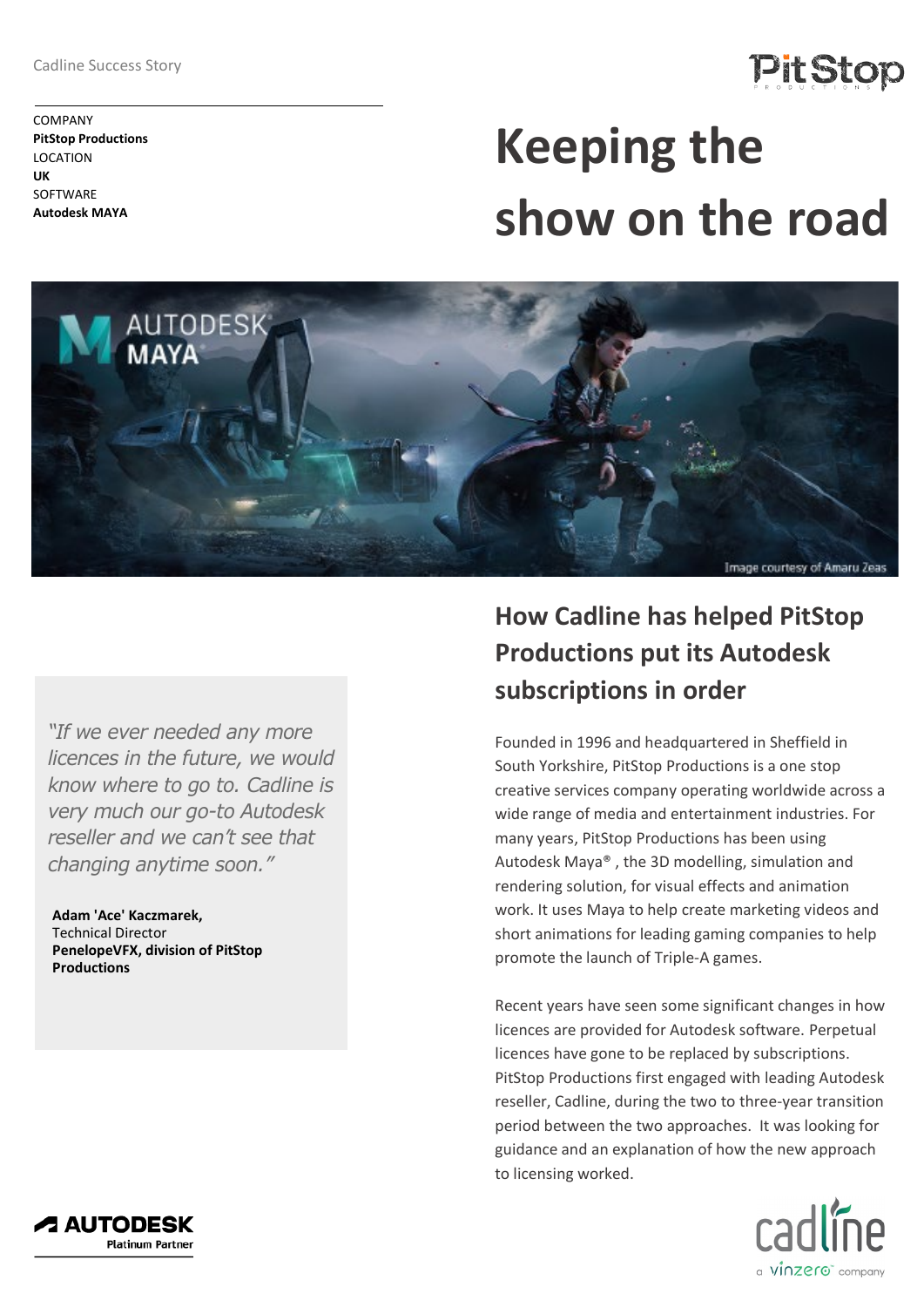

Cadline was able to draw on its expertise around the solutions and strategy of Autodesk to provide this, explaining to PitStop Productions not only how subscriptions worked but also their many benefits: from cloud-based services to previous version rights; and from global travel and home use rights to additional support. PitStop Productions was quick to switch to the new approach, taking out an annual subscription to Autodesk Maya. It soon started to reap the rewards, in terms of enhanced versatility, flexibility and scalability. Being able to scale up and down depending on demand was especially key to PitStop Productions, making subscription- based licences from Autodesk particularly attractive to it.

However, it still faced one challenge – the need to review the licences annually and make a decision around their renewal. As Adam *Kaczmarek,* Technical Director, PitStop Productions explained: "When you are constantly busy, and working to tight deadlines, it is tempting to put off administrative work until tomorrow and concentrate on the urgent needs of the core business. But we knew that Autodesk Maya was delivered as part of an annual subscription, and that needs to happen on a regular date every year. If we were to forget about the renewal and have nobody to remind us, we might well end up without the licence for a week or two, trying to sort it out ourselves, which would be frustrating and disruptive to our ongoing work."

#### **Finding a way forward**

Cadline was able to immediately build trust with PitStop Productions on this issue, both because of its knowledge of and expertise with the Autodesk software and its licensing but also because of its flexible approach. It is in the nature of PitStop Productions' work for demand to be unpredictable. "Projects with tight deadlines can emerge at short notice, said Kaczamarek. "Sometimes a project can be almost signed off and done and then something might fall through. Cadline explained to us this is where the flexibility of subscriptions-based licensing really comes into its own. You can scale up (or down) as and when you need to."

Complementing this, Cadline has never been pushy or aggressive when selling subscriptions to PitStop Productions. Depending on their workload, PitStop have sometimes not needed their annual renewal and Cadline has respected that, something which has helped to build trust between the two companies. Cadline has however, always maintained contact and ensured that when the subscription was close to running out, it provided PitStop with all the latest information on product updates and pricing to enable its customer to make an informed and fully considered decision on renewal.

When PitStop has opted to renew its Maya licence, which has been on most occasions since it started to work with the software, Cadline has managed all the paperwork around the renewal, helping to remove the administrative burden from its customer.

### **Gauging the benefits**

The quality of the work Cadline has carried out for PitStop Productions has helped to build trust between the two organisations. PitStop knows it will always get honest, transparent advice from Cadline. It knows that Cadline will listen, take on board its feedback and not push software renewals when PitStop does not have sufficient work to justify it.

The great benefit for PitStop has been the enhanced peace of mind that working with Cadline on the Autodesk subscription renewals has given them. According to Kaczmarek: "For us the main benefit of working with Cadline has been how easy it now is to keep track of all the renewal dates, ensure we are getting the best possible price for the software. We no longer need to worry about when licences will run out, or whether we will have enough time to progress with the payment to make sure they stay valid. Cadline just makes sure all that happens behind the scenes, so we never have to worry about it and can concentrate fully on the job of delivering the best possible service to our customers."

The level of engagement provided by Cadline is exactly right also: neither too much, nor too little. As Kaczmarek explained: "We get a 'heads-up' email from Cadline a few months before the renewal is due, together with details